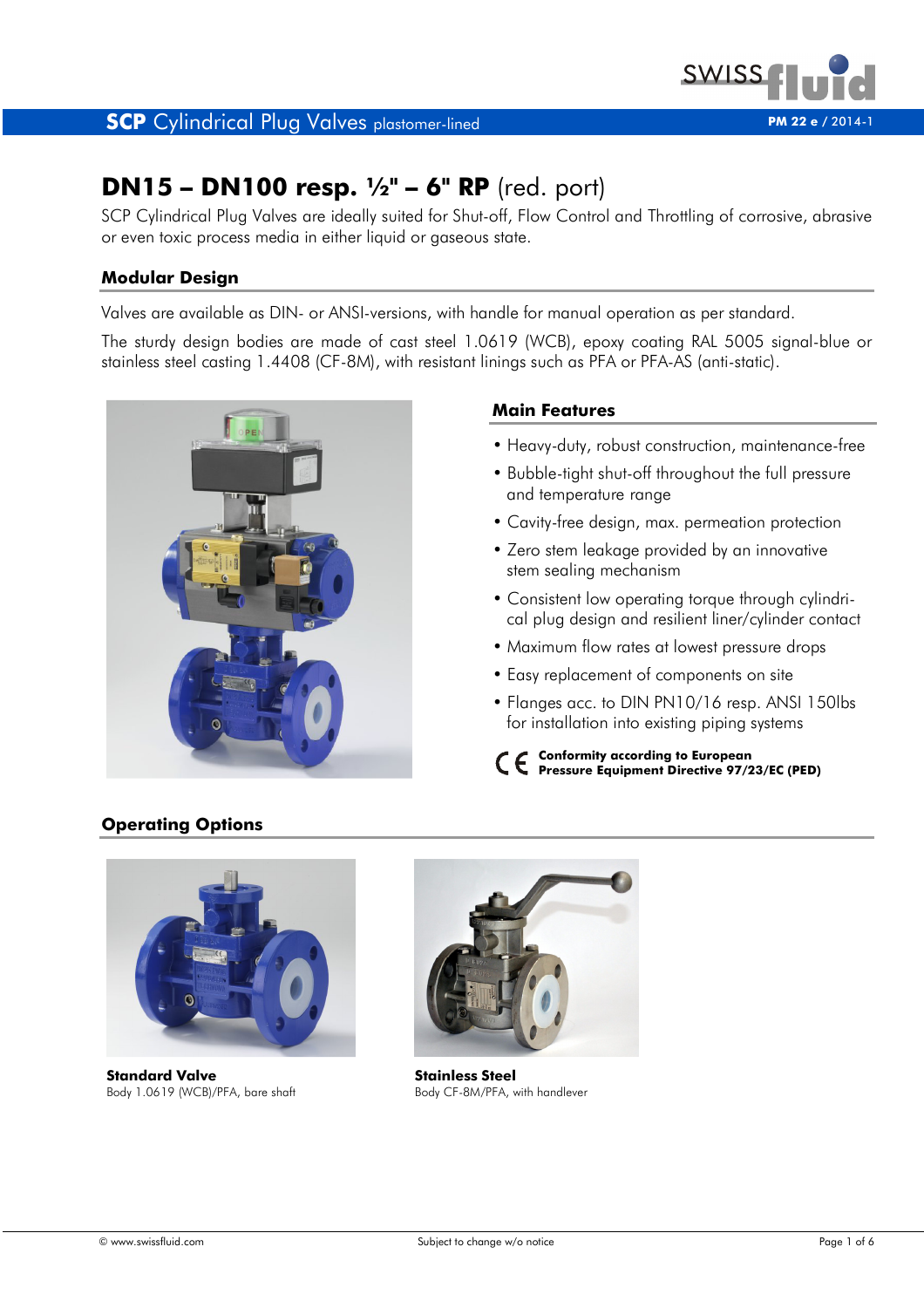

## **Operating Conditions**

- Temperature range from -40°C (-40°F) up to +200°C (+392°F), depending on lining material
- Pressure range from 1mbar (0.01 psi) up to 16 bar (232 psi), depending on size/pressure/temperature

# **Testing / Marking**

- Pressure- and tightness testing acc. to EN 12266-1, leakage rate A, resp. API 598.
- Marking of valves on body and name plate acc. to EN 19.
- Material- resp. test certificates acc. to EN 10204-3.1/2.2/2.1

## **Outline Drawing / Actuator Options**





#### **Dimensions** in mm (lbs =  $kg \times 2.2$ )

| <b>DN</b><br>Size nom. | ØA<br>DIN                | ØΑ<br><b>ANSI</b> | в<br><b>DIN</b> | B<br><b>ANSI</b>         | C  | D<br>Ø | Е<br><b>DD</b> | F   | G                        |                          | M   | T1 | T2  | W   | ISO<br>Top       | kg<br><b>DIN</b> | kq<br><b>ANSI</b> | kg<br>Handle | kg<br>Gear |
|------------------------|--------------------------|-------------------|-----------------|--------------------------|----|--------|----------------|-----|--------------------------|--------------------------|-----|----|-----|-----|------------------|------------------|-------------------|--------------|------------|
| $15/\frac{1}{2}$ "     | 95                       | 95                | 130             | 130                      | 19 | 14     |                | 86  | 58                       | 211                      | 90  | 58 | 110 | 125 | F <sub>05</sub>  | 3.2              | 3.2               | 0.36         | 2.3        |
| $20/^{3}/_{4}$ "       | 105                      | 105               | 150             | 150                      | 19 | 14     | 11             | 89  | 58                       | 211                      | 90  | 58 | 110 | 125 | F <sub>05</sub>  | 3.8              | 3.8               | 0.36         | 2.3        |
| 25/1"                  | 115                      | 108               | 160             | 127                      | 19 | 14     |                | 92  | 58                       | 211                      | 90  | 58 | 110 | 125 | F <sub>05</sub>  | 4.4              | 3.6               | 0.36         | 2.3        |
| $40/1\frac{1}{2}$ "    | 150                      | 127               | 200             | 165                      | 19 | 18     | 14             | 102 | 58                       | 251                      | 90  | 58 | 110 | 125 | F07              | 7.3              | 5.4               | 0.41         | 2.3        |
| 50/2"                  | 165                      | 152               | 230             | 178                      | 19 | 18     | 14             | 107 | 58                       | 251                      | 90  | 58 | 110 | 125 | F <sub>0</sub> 7 | 9.9              | 8.2               | 0.41         | 2.3        |
| $3"$ red.              | $\overline{\phantom{a}}$ | 190               | $\sim$          | 203                      | 19 | 18     | 14             | 107 | 58                       | 251                      | 90  | 58 | 110 | 125 | F <sub>0</sub> 7 | $\sim$           | 13.8              | 0.41         | 2.3        |
| 80                     | 200                      | $\sim$            | 310             | $\overline{\phantom{a}}$ | 24 | 24     | 17             | 137 | 62                       | 315                      | 127 | 58 | 200 | 200 | F07              | 22.8             | $\sim$            | 0.90         | 3.5        |
| $4"$ red.              | $\overline{\phantom{a}}$ | 229               | $\overline{a}$  | 229                      | 24 | 24     | 17             | 137 | 62                       | 315                      | 127 | 58 | 200 | 200 | F07              | $\sim$           | 22.9              | 0.90         | 3.5        |
| 100                    | 220                      | $\sim$            | 350             | $\overline{\phantom{a}}$ | 24 | 24     | 17             | 147 | $\overline{\phantom{0}}$ | $\overline{\phantom{a}}$ | 127 | 58 | 200 | 200 | F10              | 31.8             |                   |              | 3.5        |
| $6"$ red.              | $\overline{\phantom{a}}$ | 279               | $\sim$          | 267                      | 24 | 24     | 17             | 147 |                          |                          | 127 | 58 | 200 | 200 | F <sub>10</sub>  | $\blacksquare$   | 35.0              |              | 3.5        |

Face to face B acc. to DIN EN 558-1 range 1 resp. ASME B16.10

Size 3", 4" and 6" with reduced port to 50, 80 resp. 100 mm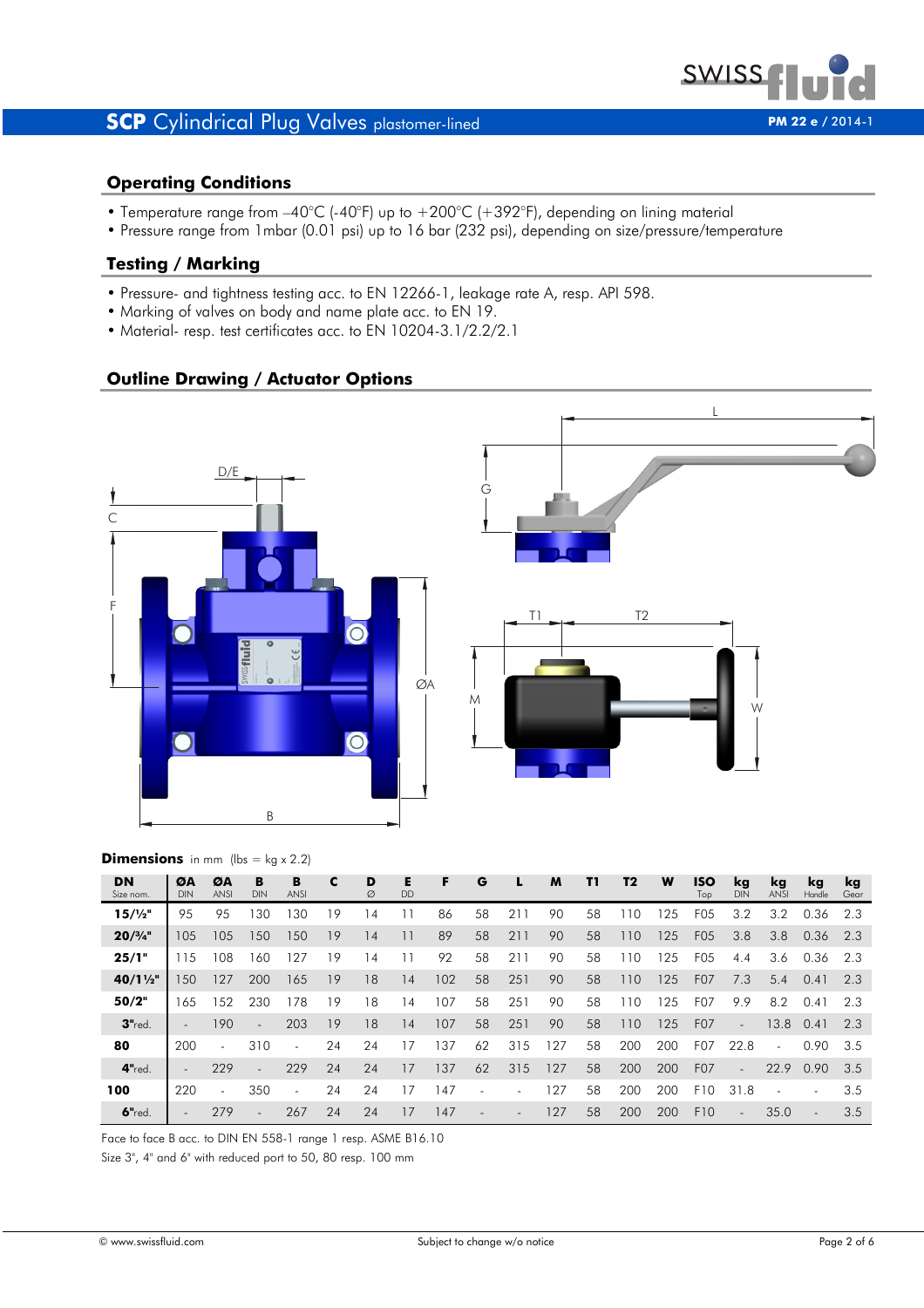

### **Construction of Valve**



Handlever Bare shaft DD Manual override

Filter regulator

Pneum. actuator

Manual gearbox

ISO mounting kit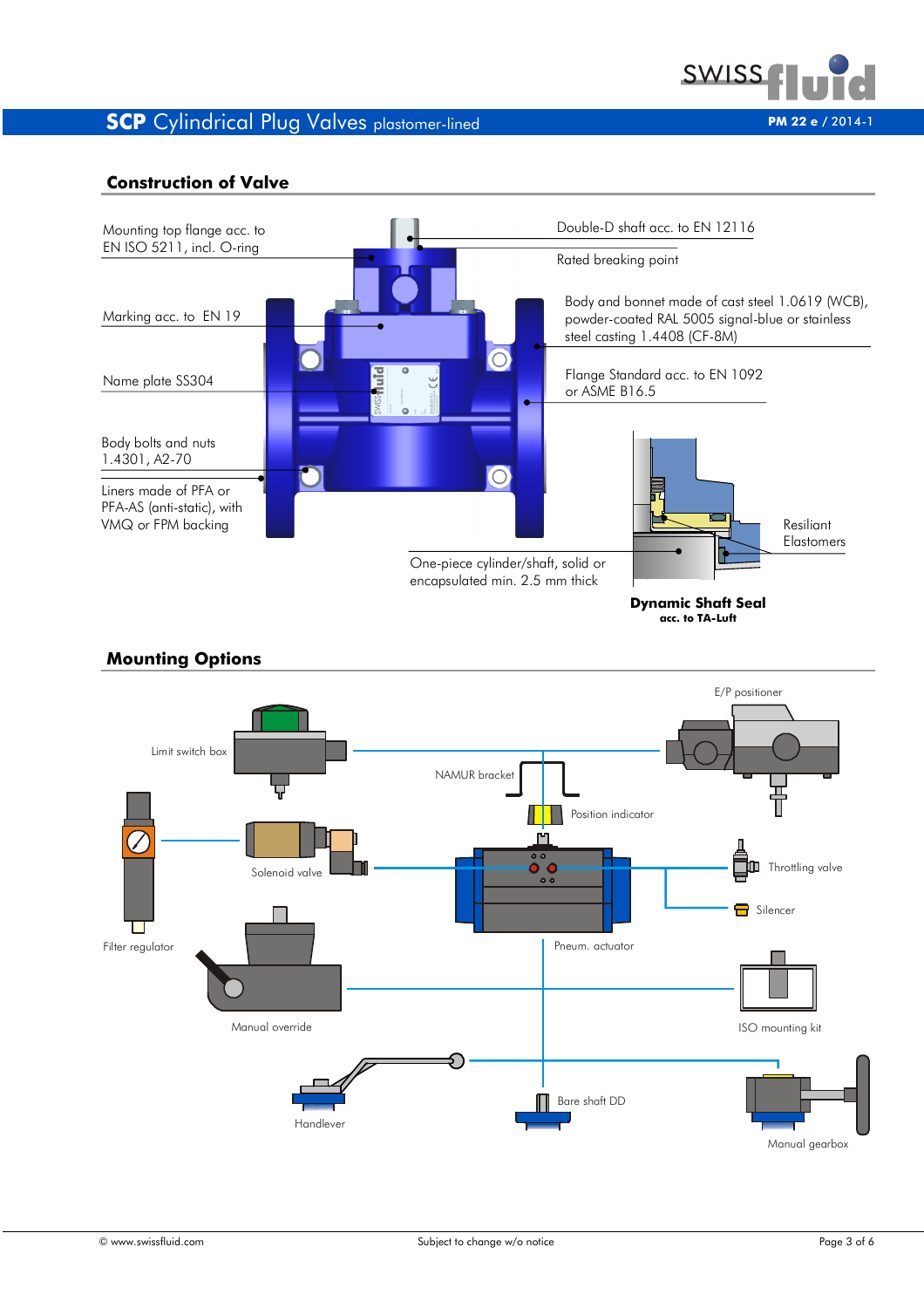



# **Pressure-/Temperature Diagram**

#### **Torque Values** in Nm (in-lbs = Nm x 8.85)

Torque values for PFA-encapsulated cylinder and PFA-liner

| <b>DN</b> Size nom. | 1/2     | 20/3/4" | 25/1" | $40/1\frac{1}{2}$ " | $50/2$ "/ $3$ "red. | $80/4$ "red. | $100/6$ "red. |
|---------------------|---------|---------|-------|---------------------|---------------------|--------------|---------------|
| Torque nom.         | $\circ$ |         |       |                     | 55<br>〜〜            |              |               |
| max. allowable      | 45      | 45      | 45    | 320                 | 320                 | 700          | 700           |

• Stated values to be break-away torques without any consideration of safety factors for actuators.

## **Flow Rate Values Cv** usg/min. (Kv = Cv/1.16)

| <b>DN</b> Size nom.    | 11/m | 20/3/4" | 25/1" | $40/1\frac{1}{2}$ | $50/2$ "/3" $_{red.}$ | $80/4$ "red. | 100/6"red.  |
|------------------------|------|---------|-------|-------------------|-----------------------|--------------|-------------|
| <b>Full Port Valve</b> |      | ◡       |       |                   | הה                    | 93C          | '42 $\cdot$ |



## **Options Typical Service Applications**

- 
- Petro-Chemical
- Bio-Technical
- Pharmaceutical Industry
- Semi-Conductors
- Pulp and Paper
- Food Processing
- Paint and Pigments
- Fertilizers
- Textile Industry
- Mining and Steel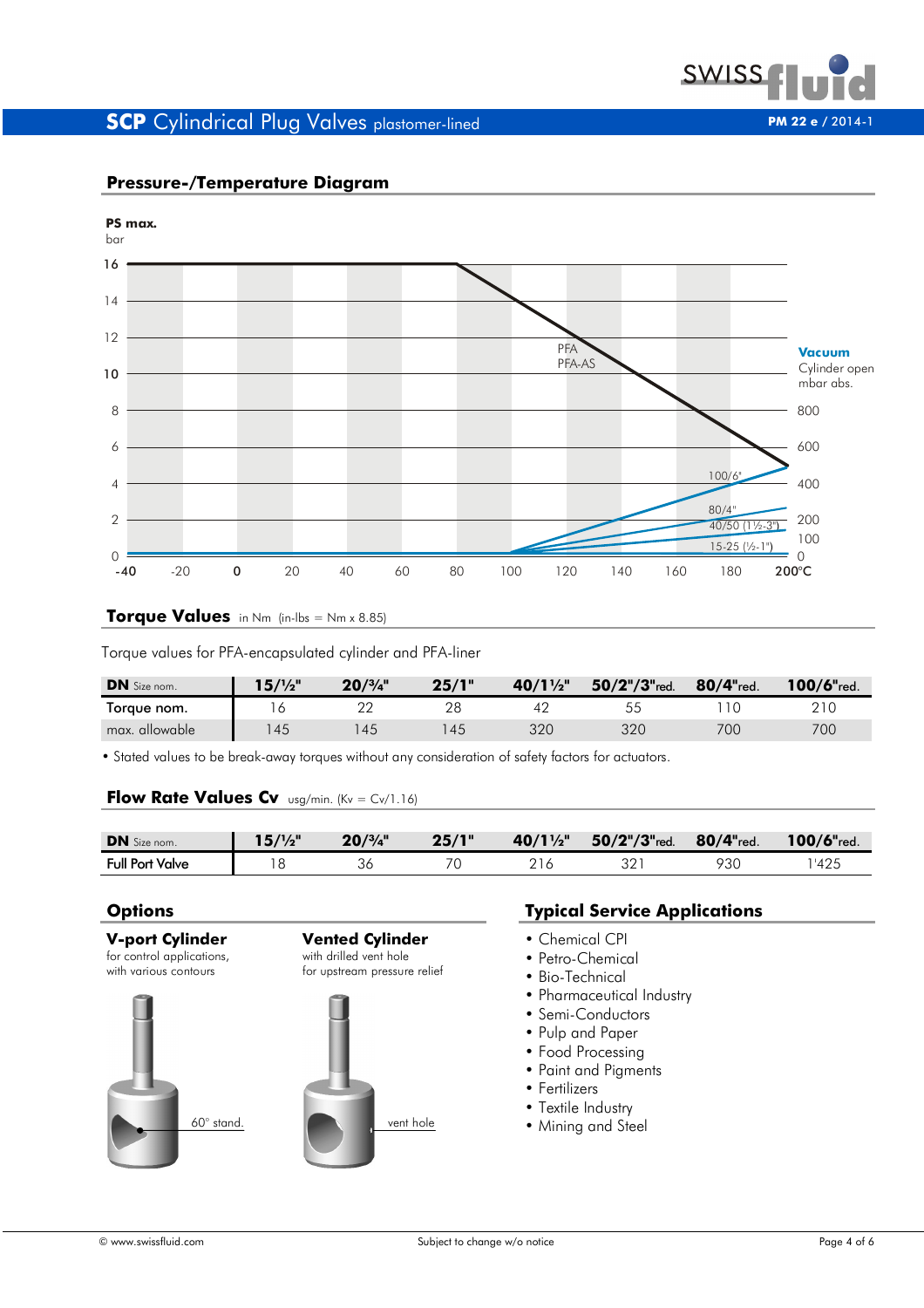

#### Parts List Manual Valve compl. **Standard Version** (Picture showing Valve 2"-150lbs, PFA liner, PFA-encapsulated cylinder, bare shaft)



| <b>Item</b>    | Qty.           | <b>Description</b>       | <b>Material</b> | No.    |
|----------------|----------------|--------------------------|-----------------|--------|
|                |                | Body two-piece, RAL 5005 | <b>WCB</b>      | 1.0619 |
| $\overline{2}$ | 1              | Liner                    | <b>PFA</b>      |        |
| 3              |                | Cylinder encapsulated    | Duplex/PFA      | 1.4462 |
| $\overline{4}$ | 1              | Diaphragm                | <b>PTFE</b>     |        |
| 5              |                | Pressure Plate           | Duplex          | 1.4462 |
| 6              | 1              | Bonnet, RAL 5005         | <b>WCB</b>      | 1.0619 |
| 7              | $\overline{2}$ | <b>Elastomer</b>         | <b>VMQ</b>      |        |
| 8              | 2              | O-Ring top               | <b>FPM</b>      |        |
| 9              |                | Shaft Seal Ring          | <b>VMQ</b>      |        |
| 10             |                | O-Ring                   | <b>FPM</b>      |        |
| 11             | $\overline{4}$ | <b>Belleville Spring</b> | Spring Steel    | 1.8159 |
| 12             |                | Pressure Sleeve          | SS316L          | 1.4404 |
| 13             |                | Bearing DU               | C.Steel/PTFE    |        |
| 14             | $\overline{4}$ | Socket Head Cap Screw    | A2-70           | 1.4310 |
| 15             | $\overline{4}$ | Hex. Nut                 | A2-70           | 1.4310 |
| 16             | $\overline{4}$ | Hex. Head Screw          | $A2-70$         | 1.4310 |
| 17             |                | Name Plate 42 x 14 CE    | A2              | 1.4301 |
| 18             | $\mathcal{P}$  | Hammer Screw 2.49 x 4.76 | A2              | 1.4310 |